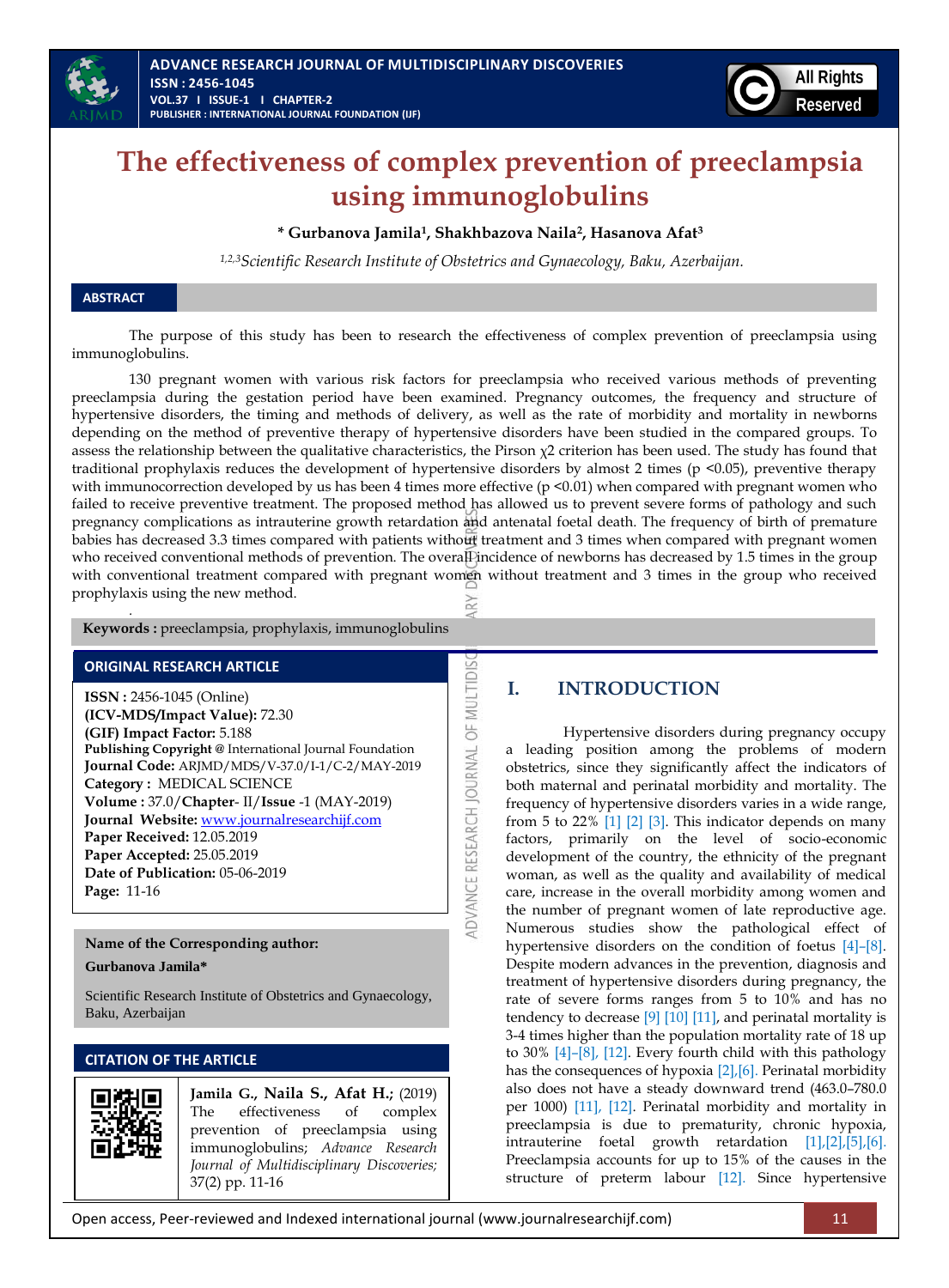disorders during pregnancy lead to an increase in the frequency of preterm birth, an increase in the number of low-birth and very premature babies is observed respectively. This creates certain difficulties in their care, entails large material costs, in some cases leads to disability, and requires long-term rehabilitation and adaptation of these children to society in the future. Therefore, the problem of hypertensive disorders is not only medical, but also social.

Today there are many (more than 30) different theories explaining the causes of hypertensive states during pregnancy - endothelial, neurogenic, hormonal, immunological, placental, genetic, etc. [\[13\]](#page-5-5)[,\[14\]](#page-5-6),[15]. However, the final etiology of this pathology is not known. It has been established that the basis for development of preeclampsia is laid as far back as in the early stages of pregnancy.

One of the recognized theories of the development of pregnancy hypertensive disorders is the immunological theory, according to which maternal immune tolerance to paternal placental and foetal antigens is impaired. The risk of preeclampsia increases significantly in conditions where formation of blocking antibodies to placental antigenic areas is disturbed, with the first pregnancy carrying a higher risk. Impaired tolerance explains the increased risk of preeclampsia with a high paternal antigen load - if there are two sets of paternal chromosomes ('double dose') which is typical for women with multiple pregnancy and cystic mole [\[16\].](#page-5-8) It has been established that this group of pregnant women have a high incidence of early-onset preeclampsia. Conversely, women previously exposed to paternal antigens, for example, with a previous pregnancy from the same partner, are 'immunized' against preeclampsia. The hypothesis suggests that risk of preeclampsia is increased among women who have limited partner sperm exposure. This hypothesis is supported by the fact that among the multiparous women, women with miscarriages in medical history and the long-term prepregnancy period of cohabitation, there is a lower risk of preeclampsia. Conversely, a higher risk of preeclampsia is observed among women who use barrier methods of contraception and those who change sexual partners.

Today, the role of various natural autoantibodies in formation of pregnant hypertension is being actively studied. The relationship between the occurrence of preeclampsia and the level of antibodies to cardiolipin, B-2 glycoprotein-1, angiotensin, DNA, phosphatidylserine, prothrombin, angiotensin-II, S-100 proteins, etc. has been investigated [\[17\],](#page-5-9)[\[18\],](#page-5-10)[\[19\]](#page-5-11)[,\[20\]](#page-5-12)[,\[21\].](#page-5-13) Publications of recent years testify to the successful use of medicamental immunocorrective agents in treatment of pathological conditions of various etiologies during period of gestation [\[22\]](#page-5-14)[,\[23\],](#page-5-15) [\[24\],](#page-5-16) [\[25\],](#page-5-17) [\[26\].](#page-5-18)

The **purpose** of this study has been to study the effectiveness of complex prevention of preeclampsia using immunoglobulins.

# **II. MATERIAL AND METHODS**

130 pregnant women with risk factors for hypertensive disorders starting from Trimester I of gestation (up to 15 weeks of pregnancy) have been examined. Depending on the preventive measures taken, the examined pregnant women have been divided into three groups:

Group 1 - 50 pregnant women who did not receive medication prophylaxis of possible hypertensive disorders;

Group 2 - 40 pregnant women who received common traditional methods for prevention of hypertensive disorders;

Group 3 - 40 pregnant women who have been given immunocorrective therapy, along with traditional methods of preventing hypertensive disorders.

The criterion for selection of patients has been availability of various clinical, anamnestic and immunological markers of preeclampsia which were assessed in terms of 10-15 weeks of pregnancy. Special attention has been paid to the main risk factors of preeclampsia, such as age (up to 18 years and over 35 years), parity (primigravidae or re-pregnant), time between births with repeated pregnancies (up to 2 years or more than 10 years), increased body mass index more than 30, baseline systolic and diastolic pressure, premorbid background (diseases of the cardiovascular system, kidney, endocrinopathy, varicose veins, antiphospholipid syndrome, etc.), past reproductive losses (trophoblastic disease, antenatal foetal death, intrauterine growth retardation, undeveloped pregnancy, etc.), unfavourable family history (hypertension, heart attack, stroke, thrombophilic disorders, diabetes mellitus in next of kin, cases of preeclampsia, eclampsia, infertility in mother, sisters and etc.). The generative function of the examined individuals has been subjected to a detailed analysis (infertility, polycystic ovary, use of assisted reproductive technologies in the treatment of infertility, etc.). The immunological risk factors for preeclampsia were: pathological increase in autoantibody titer to βglycoprotein, antibodies to S-100 proteins, immunosuppressive state of the general immune reactivity of body, decrease in the level of placental growth factor to 100 pg/ml in the blood of pregnant women at 10–15 weeks of pregnancy. Evaluation of the general characteristics of pregnant women showed the homogeneity of the studied groups which has allowed us to compare the clinical course of pregnancy and the results of use of therapeutic measures in this cohort of women. A preventive complex for treatment of preeclampsia has been prescribed without fail until Week 16 of gestation, since it was proved to be effective precisely at a timely start, before formation of placenta.

To date, the following measures have been proven to be effective in preventing preeclampsia and its complications in women with *low risk*: prescription of calcium supplements  $(1 g/day)$  to women with low dietary calcium (<600 mg/day), vitamin complexes with folic acid, quitting smoking, alcohol and physical exertion.

ö

**OURNAL**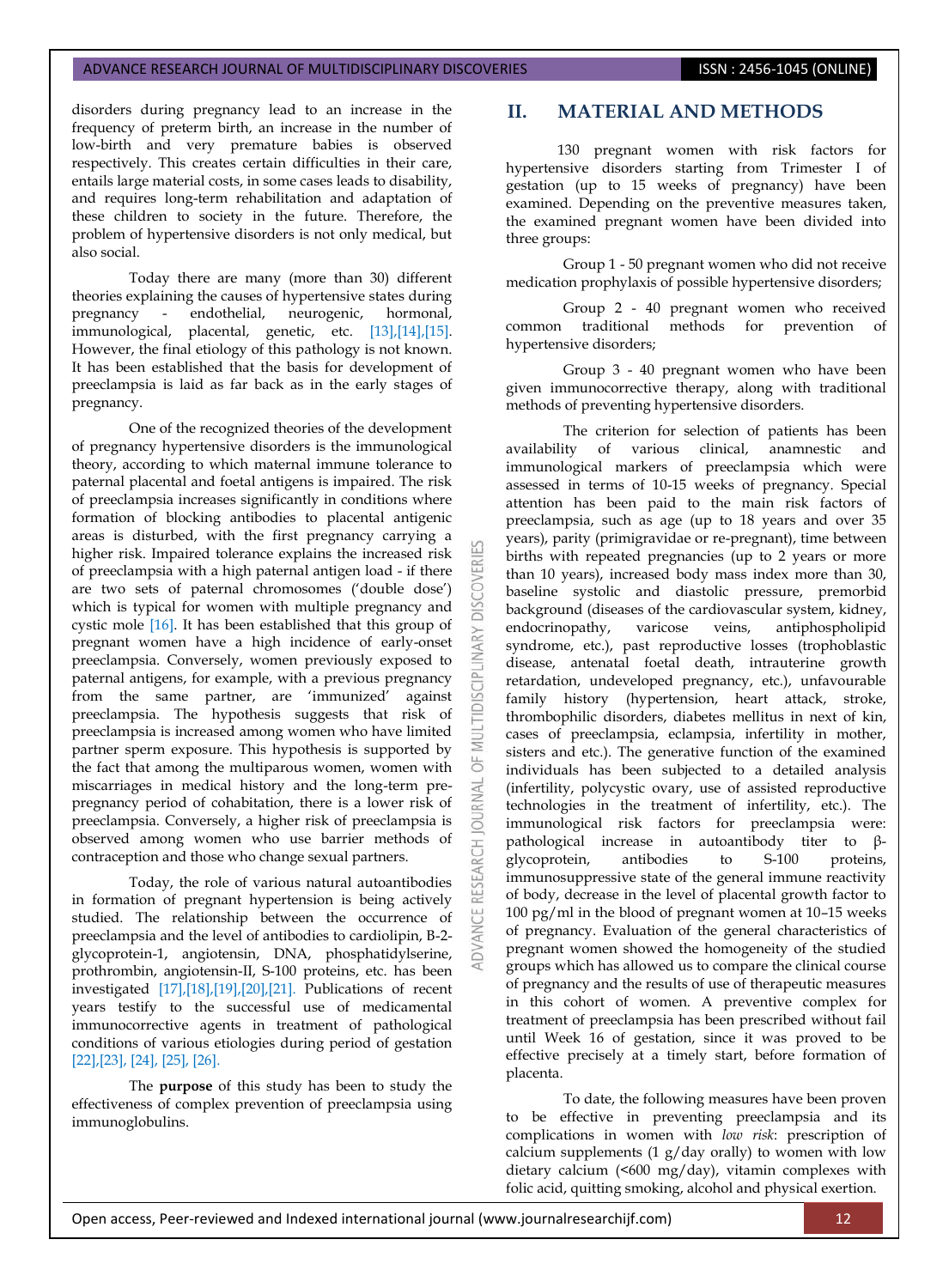For prevention of preeclampsia and its complications in women at *increased risk*, it is recommended to take calcium supplements  $(1 g/day)$  in case of its low consumption, as well as aspirin at a low dose (75-162 mg/day) before bedtime, the intake begins after Week 12 of pregnancy (but no later than Week 16) and lasts up to 32 weeks. Prophylactic doses of low molecular heparins may be given to women with placental complications (including those with preeclampsia) in a medical history. Use of Larginine, taking multivitamins with folic acid, increasing the length of home rest in the third trimester and reducing the load and stress, abstaining from alcohol and smoking is considered useful. These recommendations [\[27\],](#page-5-19) [\[28\],](#page-5-20) [\[29\]](#page-5-21) have formed the basis of therapeutic and prophylactic measures applied in our paper. Based on the fact that the immune system of pregnant women with hypertensive disorders undergoes certain changes, we have attempted to combine use of generally accepted traditional and immunocorrective therapy in the complex prevention of these disorders. In recent years, clinicians have increased interest in methods of influencing the immune system during pregnancy. Publications of recent years testify to the successful use of drugs that have an effect on a particular link of immunity in the treatment of pathological conditions of various etiologies during the period of gestation. In our work, the choice of medicamental immunomodulating agents has been carried out taking into account the rational, physiological and safe effects on the body of a pregnant woman and fetus. Therefore, we have used immunoglobulins as an immunocorrective agent. Their protective function is due to the ability to specifically interact with various antigens. The normal human immunoglobulin is an immunologically active protein fraction isolated from human blood plasma of healthy donors. In recent years, this drug has been widely used in obstetric practice for immunodeficiency states, miscarriage and other pathologies of the gestational process [\[22\]-](#page-5-14)[\[26\].](#page-5-18) Normal human immunoglobulin has been prescribed by us to pregnant women in a dose of 25–50ml intravenously drip on physiological solution, up to 4 injections for 2 weeks (2 times a week) in Trimesters I, II and III of pregnancy. The pregnant women of Group 3 have been subjected to the treatment by the proposed method. In order to assess the effectiveness of treatment and preventive measures, the outcomes of pregnancy, the frequency and structure of hypertensive disorders, the timing and methods of delivery, as well as the rate of morbidity and mortality in newborns depending on the method of preventive therapy of hypertensive disorders have been studied in the compared groups. The data obtained in the study have been processed by statistical methods using Pirson χ2 criterion.

OVERI

5 **AL** 

š

# **III. RESULTS AND DISCUSSION**

The study of the course of the gestational process in the first half of pregnancy has showed that relatively often there was a beginning miscarriage, early toxicosis, asymptomatic bacteriuria and anaemia in all groups. And, for virtually all complications, no statistically significant differences between the compared groups have been

found. The exception has been infection of pregnant women with an acute viral infection (not observed in any patient of Group 3) and urinary tract infections - in Group 3 this pathology has complicated pregnancy 2.7 times less compared with other groups  $(p<0.05)$  which may be due to the immunocorrective effect of immunoglobulin. Along with this, in 12% of pregnant women who have not received prevention of preeclampsia, and in 7.5% of pregnant women who have received the traditional preventive complex, gestational hypertension developed from Weeks 24–25 of gestation (1.6 times more often; *p*<0.05), while this complication was absent in patients with immunocorrective therapy. A study of the course of pregnancy in Trimester III has showed that, in general, development of hypertensive disorders has been observed in 35 (70.0%) pregnant women of Group I, in 15 (37.5%) in Group II and in 7 (17.5 %) Group III. These data suggest that traditional prevention has reduced the development of pathology by almost 2 times  $(p<0.05)$ , and the preventive therapy developed by us - by 4 times  $(p<0.01)$ . Moreover, the best results for all complications of Trimester III have been observed in patients of Group 3: there were no such complications as severe preeclampsia, hypoxia, intrauterine growth retardation (IUGR) and antenatal foetal death, HELLP (hemolysis, elevated levels of liver enzymes, thrombocytopenia) syndrome, eclampsia. Gestational hypertension in this group has occurred in 12.5% of pregnant women, which is 2.4 and 1.4 times less compared with Groups 1 and 2, respectively; moderate preeclampsia has been observed 4.4 and 2.5 times less frequently than in Groups 1 and 2. Differences in the studied groups have been also revealed in the incidence of premature placental abruption. Thus, conventional prevention contributes to a slight decrease in the frequency of premature placental abruption (statistically insignificant), while the method of prevention developed by us shows a statistically significant decrease in the incidence of this pathology by 2.4 times. In the group of pregnant women who did not receive prophylaxis of hypertensive states, antenatal foetal death has been observed in 4% of cases, which has not been observed in women of Groups 2 and 3. At the same time, perinatal mortality in Group 1 was 66.7‰ with gestational hypertension and 300‰ with preeclampsia, and in Group 2 it was 125‰ with preeclampsia and was absent in Group 3.

Prior to Week 28 of pregnancy, hypertensive disorders have manifested in almost every third pregnant of Group 1, in every fifth - in Group 2 and have not been observed in pregnant women of Group 3. The onset of hypertensive disorders in terms of 28–34-week gestation has been observed with the same frequency in women of Groups 1 and 2 (40%), and in Group 3 it has been observed 2.8 times less often  $(p<0.05)$ , in 14.3% of pregnant women. More later (after 35-week gestation) onset of hypertensive disorders in Group 3 has been recorded in the overwhelming majority of cases (85.8%), which once again underlines the effectiveness of the preventive measures proposed by us.

In the course of the study, we have analyzed the outcomes of pregnancy and methods of delivery with hypertensive disorders against the background of various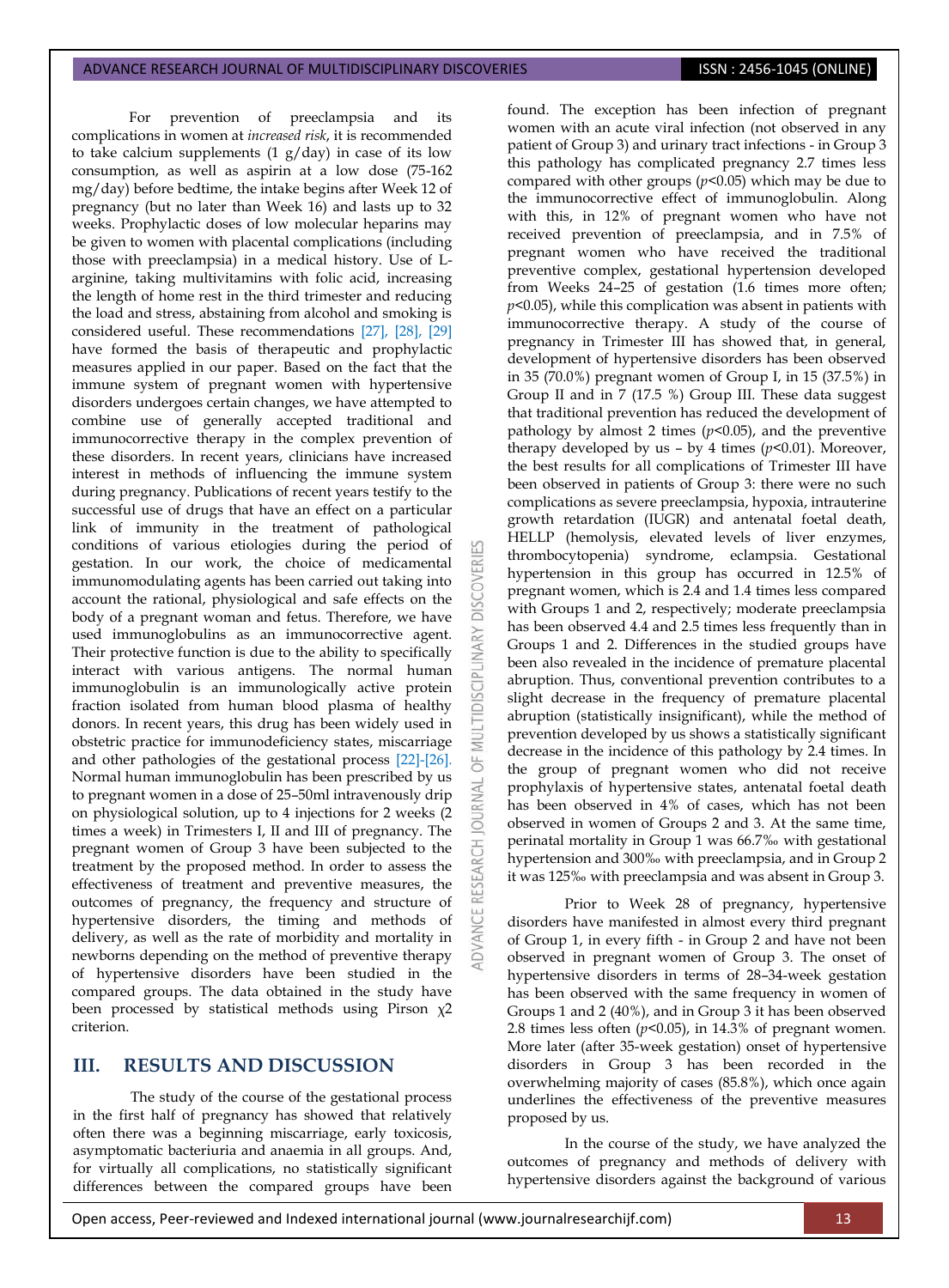methods of prevention and without it. It has turned out that with implementation of preventive measures, an improvement in the outcomes of pregnancy is noted: the frequency of caesarean section and earlier termination of pregnancy is reduced, and the gestational period of pregnancy increases with delivery. So, in Group  $\overline{1}$ , abortion up to 28 weeks has been observed in 10% of cases with the development of preeclampsia (not observed in other groups). Premature birth in gestational periods up to 34 weeks has been observed in Group 1 in almost every second pregnant woman, in Group 2 in 26.7% and have not been observed in Group 3; in terms of gestation more than 34 weeks - respectively in 40, 60 and 28.6% of patients. Timely delivery in Group 1 has occurred only in 5.7% of pregnant women with gestational hypertension, in Group 2 - in 13.3% of patients also with gestational hypertension, in Group 3 this figure has been 71.4% which significantly higher than in the first two groups.

Analysis of the delivery method has showed that operative delivery in patients of the three groups was observed in 62.9%, 40% and 14.3% of cases, respectively, i.e. decreases against the background of the proposed preventive therapy by 4.4 times when compared with pregnant women who do not receive drug prevention of preeclampsia and 2.8 times compared with pregnant women who receive traditional preventive treatment. Moreover, the frequency of caesarean section in preeclampsia prevailed over the natural method of delivery only in Group 1 of pregnant women (*p*<0.05), in Groups 2 and 3 it was the same.

**DISCOVERI** 

5

**JRNAL** 5

ADVAN

With gestational hypertension, the frequency of operative and natural labour in Group 1 was almost the same, in Group 2 - natural delivery was observed 2.5 times more often, and in Group 3, all pregnant women passed through the birth canal. Thus, statistically significant differences in outcomes of delivery have been obtained only in the group of pregnant women with preeclampsia.

For a more complete assessment of the effectiveness of therapy, we have studied the condition of newborns in the groups of pregnant women examined. As a result of the conducted research, the improvement of a number of indicators in the state of newborns depending on the methods of therapy has been established. Thus, with the traditional treatment of gestational hypertension (Group 2), a statistically significant increase (2.2 times;  $p$ <0.05) in the percentage of full-term babies has been observed compared with Group 1. While with the proposed preventive therapy (Group 3), the frequency of birth of fullterm newborns was 6 times higher (*p*<0.01) than in Group 1, which emphasizes the effectiveness of the method developed by us. Similar differences have been obtained when analyzing the overall incidence and mass of infants. With preeclampsia in future mothers, the frequency of birth of premature babies in Groups 1 and 2 has been almost the same, and in Group 3 - 2 times lower (*p*<0.05). There has been an improvement in other indicators of the state of the newborn: a decrease in the frequency of birth of newborns with intrauterine growth retardation by almost 1.5 times against the background of generally accepted prevention

(*p*<0.05) and the absence of cases of IUGR in Group 3; reducing the overall incidence of newborns.

In this article, we present the clinical case for prevention of preeclampsia using immunoglobulins. *Clinical case.*

*Re-pregnant, 40 years old, addressed the Outpatient Department of the RIOG for a pregnancy of 6-7 weeks.*

*From the anamnesis - this pregnancy is the fourth, Pregnancy 1 ended in an abortion at 6-7 weeks of pregnancy 10 years ago, Pregnancy 2 ended in spontaneous miscarriage at 9 weeks 4 years ago, Pregnancy 3 was in a second marriage and ended in emergency operative delivery a year ago, due to the development of eclampsia at Week 32, a girl weighing 1,800 was born. Family history is burdened by maternal hypertension and preeclampsia in the sister during gestation. Somatic history - in childhood, she suffered from viral hepatitis A, rhinoplasty operation was performed 5 years ago due to a curvature of the nasal septum, and is monitored by an endocrinologist for autoimmune thyroiditis.*

*Objective data: height - 174cm, weight - 68kg, IMT - 22.5. Initial blood pressure - 110/70 mm Hg. Considering the burdened obstetric and family history of hypertension, at Week 12 of pregnancy, the level of placental growth factor in the blood of the pregnant woman and the immunological markers of preeclampsia - antibodies to S100 proteins, HCG, DNA, B2 glycoprotein were determined. As can be seen from the data in Fig., the immunological reactivity of the organism of this patient was in a state of immunosuppression, from the immunological markers a pathological increase in AB to S100 and AB to B2 glycoprotein was established. Studying the level of PGF in the blood of the pregnant woman showed a significant decrease (49pg/ml), which also allowed this patient to be at an increased risk of developing preeclampsia with IUGR of the fetus (Fig. 1). Thus, the pregnant woman, along with clinical and anamnestic risk factors, also had immunological markers of preeclampsia.*

*Based on the data obtained, the pregnant woman was offered a course of prevention of preeclampsia with immunocorrective therapy. From Week 13 of pregnancy up to Weeks 32-34, the patient received aspirin at a dose of 100 mg/day, calcium preparation -1.0 g/day, a prophylactic dose of NMH (fraxiparin 0.3 p/c), as well as immunoglobulin infusion IV 50ml 2 times a week 4 infusions at Weeks 14-16, 24-26 and 32-34 of gestation. The patient was also prescribed multivitamin preparations with a high content of folic acid throughout pregnancy.*



**Fig. 1. The level of placental growth actor (15-16 weeks).**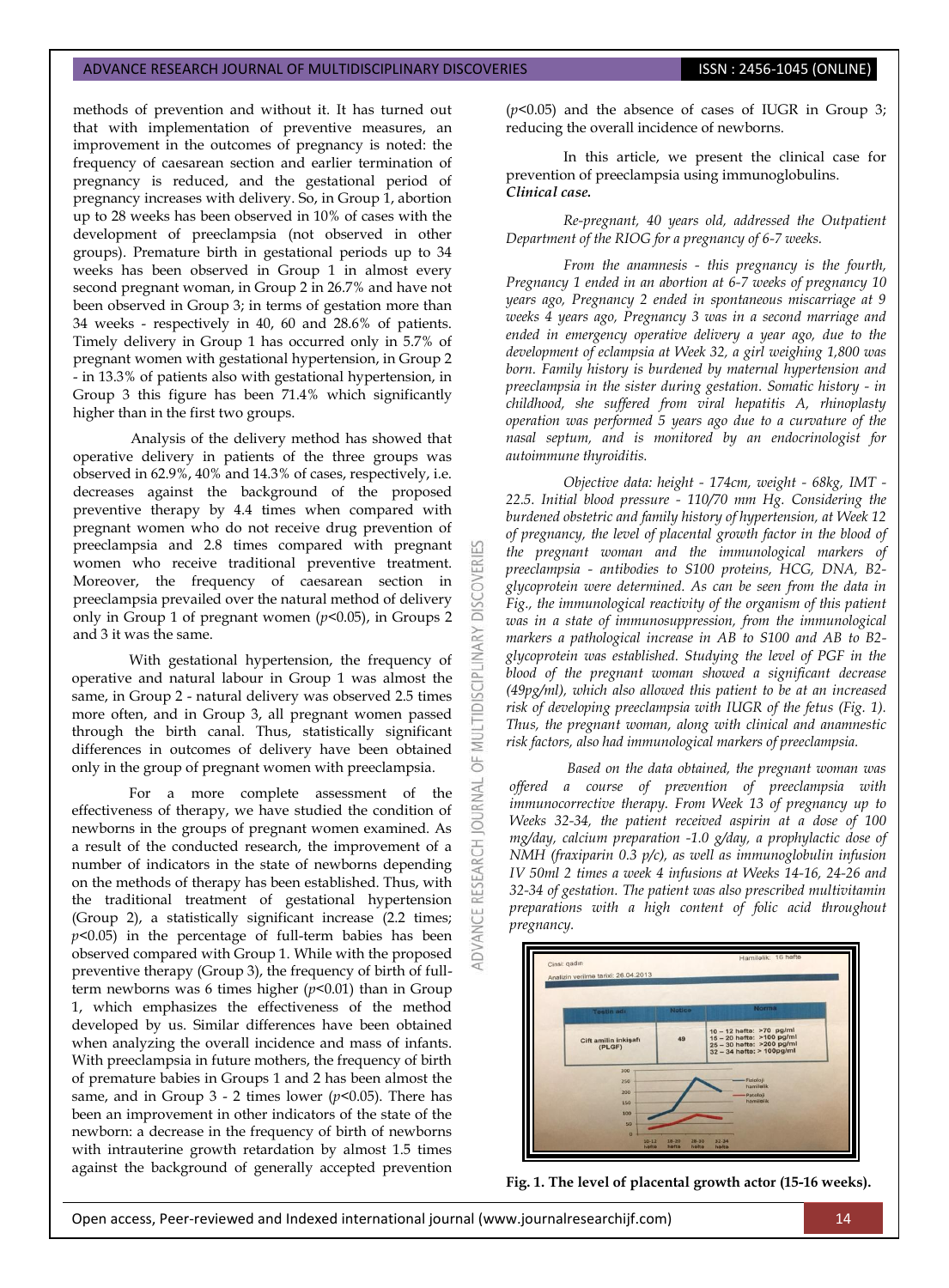*In the second trimester, a dopplerometric study of the placental complex was performed which revealed normal parameters of the uteroplacental and fetoplacental blood flow in the uterine arteries and umbilical arteries (see Fig. 2,3).*







#### **Fig. 3. Dopplerometry. Blood flow in the umbilical artery.**

*The course of pregnancy - in the second trimester, pregnancy was complicated by the development of hypothyroidism which required hormonal correction, as well as mild anaemia. At Week 36-37 of pregnancy, moderate gestational hypertension was added which does not require medical correction. Indicators of non-stress test on KTG in the dynamics did not reveal signs of suffering of the foetus and at Weeks 38-39 of pregnancy, the patient routinely underwent surgery, a girl was born weighing 3.500g, height 51cm, Apgar score 8/8 points.*

Thus, the analysis of this case showed that with both clinical-anamnestic and immunological risk factors for preeclampsia, timely comprehensive preventive therapy with immunocorrection helps prevent severe forms of preeclampsia and leads to favourable outcomes for mother and foetus.

# **IV. CONCLUSION**

The study has found that conventional prevention reduces the incidence of hypertensive disorders during pregnancy by almost 2 times  $(p<0.05)$ , while the preventive therapy developed by us was 4 times more effective  $(p<0.01)$  when compared with pregnant women who have not received preventive treatment.

The proposed prevention of hypertensive disorders using immunocorrection has prevented severe forms of pathology and such complications as IUGR and antenatal foetal death, significantly reduced the incidence of premature and operative labour, rates of perinatal mortality and overall morbidity in newborns, etc. Treatment and preventive measures from the end of Trimester I of gestation throughout the gestational period, which contributes to a significant improvement in pregnancy outcomes for both mother and foetus are recommended to pregnant women with various risk factors of preeclampsia.

# **V. REFERENCES**

OF MULTIDISCIPLINARY DISCOVERIES

**JANRING** 

RESEARCH

ADVANCE

- <span id="page-4-0"></span>[1] **Сухих Г.Т., Ходжаева З.С., Филиппов О.С.** Гипертензивные расстройства во время беременности, в родахи послеродовом периоде.<br>Эклампсия. Клинические срекомендации Эклампсия. Клинические Министерства здравоохранения Российской Федерации. М 2013; 85. [SuhihG.T., HodzhaevaZ.S., FilippovO.S. Hypertensivedisordersduringpregnancy, duringchildbirthandthepuerperium. Preeclampsia.Eclampsia. Clinical recommendations of theMinistry of Health of the Russian Federation. Moscow2013; 85. (inRuss)]
- <span id="page-4-1"></span>[2] **СидороваИ.С. Преэклампсия. М:** Медицинскоеинформационноеагентство, 2016; 528. [Sidorova I.S. Preeclampsia.Moscow: OOO Izdatelstvo Medical information agency,2016; 528. (in Russ)]
- <span id="page-4-2"></span>[3] **Song Clinical Praktice Guideline.** Diagnosis, Evaluation, and Management of the Hypertensive Disorders of Pregnancy: Executive Summary, Canadian Hypertensive Disorders of Pregnancy Working Group, 2014; 23.
- <span id="page-4-3"></span>[4] **Шалина Р.И., Шарапова О.Ш., Выхристюк Ю.В.** Тяжелый гестоз. Ближайшие результаты развития детей. Вопргинекол, акушиперинатол 2007; 4: 43–48. [Shalina R.I.,SharapovaO.Sh., VyhristjukYu.V. Severe gestosis. Immediateresults of children's development. Voprginekol, akushi perinatal 2007; 4: 43–48. (in Russ)]
- <span id="page-4-5"></span>[5] **Say L.** Global Causes of Maternal Death: A WHO Systematic Analysis. The Lancet Global Health.2014; 2(6):e323-333.DOI:10.2016/S2214109Х(14)70227-Х.
- <span id="page-4-4"></span>[6] **Kiondo P., TumwesigyeN.M., Wandabwa J., Wamuyu-MainaG., Bimenya G., Okong P.** Adverse neonatal outcomesin women with preeclampsia in Mulago Hospital, Kampala,Uganda: a cross-sectional study. Pan African Med J2014; 17 (1): 7. doi:10.11604/pamj.supp.2014.17.1.3014
- [7] **Ghulmiyah L, Sibai B.** Maternal mortality from preeclampsiaeclampsiа. SeminPerinatol2012; 36  $(1)$ : 56–59. DOI:10.1053/j.semperi.2011.09.011